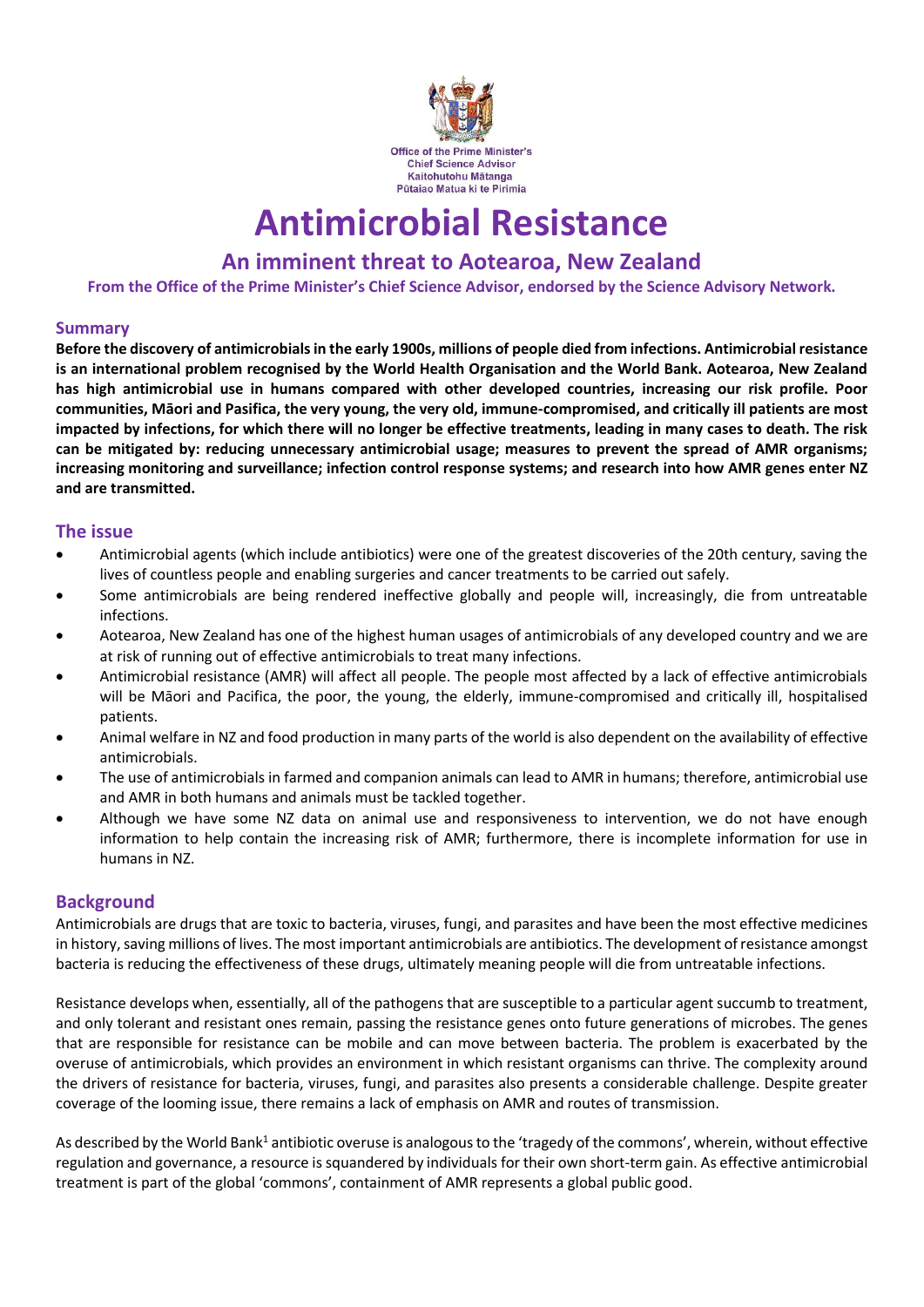## **A global problem**

There are some concerning international trends that could also affect NZ's health and economy:

- AMR is a rapidly evolving emergency in global public health that requires action across all government sectors and society;<sup>2</sup>
- Without effective antibiotics, the success of surgery, bone marrow transplants and cancer chemotherapy, and treatment of other serious illnesses will be compromised;<sup>2</sup>
- The cost of health care for patients with resistant infections is many times greater than care for patients with nonresistant infections;<sup>2</sup>
- In 2017, 558,000 people developed multi-drug resistant TB globally and drug resistance is starting to complicate the fight against HIV and malaria, as well. $3$

A recent study in China, where antibiotic overuse among humans and non-therapeutic use in animals is widespread, reported that bacteria resistant to an antibiotic that is the last-line-of-defence (colistin) were present in the gut of 15% of people on average and as high as 33% in one province.<sup>4</sup> Furthermore, the production of animal protein in much of South-East Asia has become dependent on the non-therapeutic use of antimicrobials in swine and poultry. The World Bank1 estimates that global GDP will decline by 1.1 to 3.8% annually post-2030 because of AMR or between US\$1 and 4 trillion annually. Moreover, low income countries would experience greater drops in economic growth than wealthy countries.

#### **The current status in Aotearoa, New Zealand**

Currently rates of AMR are relatively low, but increasing, and are disproportionately high in Māori and Pasifica communities. In 2015, community-based patients in NZ had one of the highest use of antimicrobials in the world. For example, per capita use in NZ is up to three times more per person than Norway or Denmark<sup>5</sup>. NZ is in the early stages of an epidemic of a transmissible AMR threat known as CPE (carbapenemase-producing Enterobacteriaceae) that requires a coordinated infection control response at the national level across the entire NZ health sector.<sup>6</sup> Primary-care-based antibiotic consumption increased by 49% from 2006 to 2014 and children's exposure to antibiotics approaches 100% by five years of age. 7-10 Furthermore, the World Bank highlights that the increased costs associated with AMR will unduly penalise the poor and vulnerable. 1 Indeed, Māori and Pacifica are at greatest risk, with hospital admissions for infection two to four times more common than in NZers of European or Asian descent. 8 Access for vulnerable groups must not be compromised in responses to AMR.

From a Primary Industry perspective, although acknowledged as important by veterinarians, the scale of the risk of AMR is not well understood amongst farmers or veterinarians. Although the NZ Vet Association has a vision to reduce antibiotic use, many veterinarian practices do not have prescribing policies. Although we have assessments of antibiotic use in the human community, 11 data on patterns of antimicrobial use and responsiveness to intervention, we do not have the surveillance data to help monitor and contain AMR.

## **What is needed urgently in NZ**

- Building on existing baseline data, $12,13, 14$  a detailed assessment of current use of antibiotics, appropriateness of use, and the extent of AMR in humans and animals.
- Laboratory based surveillance in both humans and animals to identify emerging and persisting patterns of AMR.
- Comprehensive use of recording systems for:
	- o prescribing and dispensing statistics;
	- o data on environmental isolates.
- Research [biological, vaccines, rapid diagnostics,<sup>15</sup> drug development, transmission studies, infection prevention and control, environmental (e.g. on the impact of non-antibiotics that cause AMR), drug development, social, econometric] on the best ways to contain the crisis.
- A widespread and continuing education programme to healthcare professionals, trainees, the public, and in schools on the dangers of inappropriate prescribing.
- Response systems and pathways to investigate and respond to significant changes over time in AMR in both humans and animals.
- A nationally coordinated infection prevention and response plan to address epidemic transmissible AMR threats such as CPE in healthcare facilities. This must include surveillance and response systems and pathways for responding to outbreaks and increases in incidence.

There is a NZ Antimicrobial Resistance Action Plan Governance Group in place. It is, largely, holding a watching brief and is not resourced to achieve AMR containment. Antimicrobial resistant strains are monitored by ESR's Antimicrobial Reference Laboratory<sup>11</sup> and rely on diagnostic laboratories to identify and send isolates.